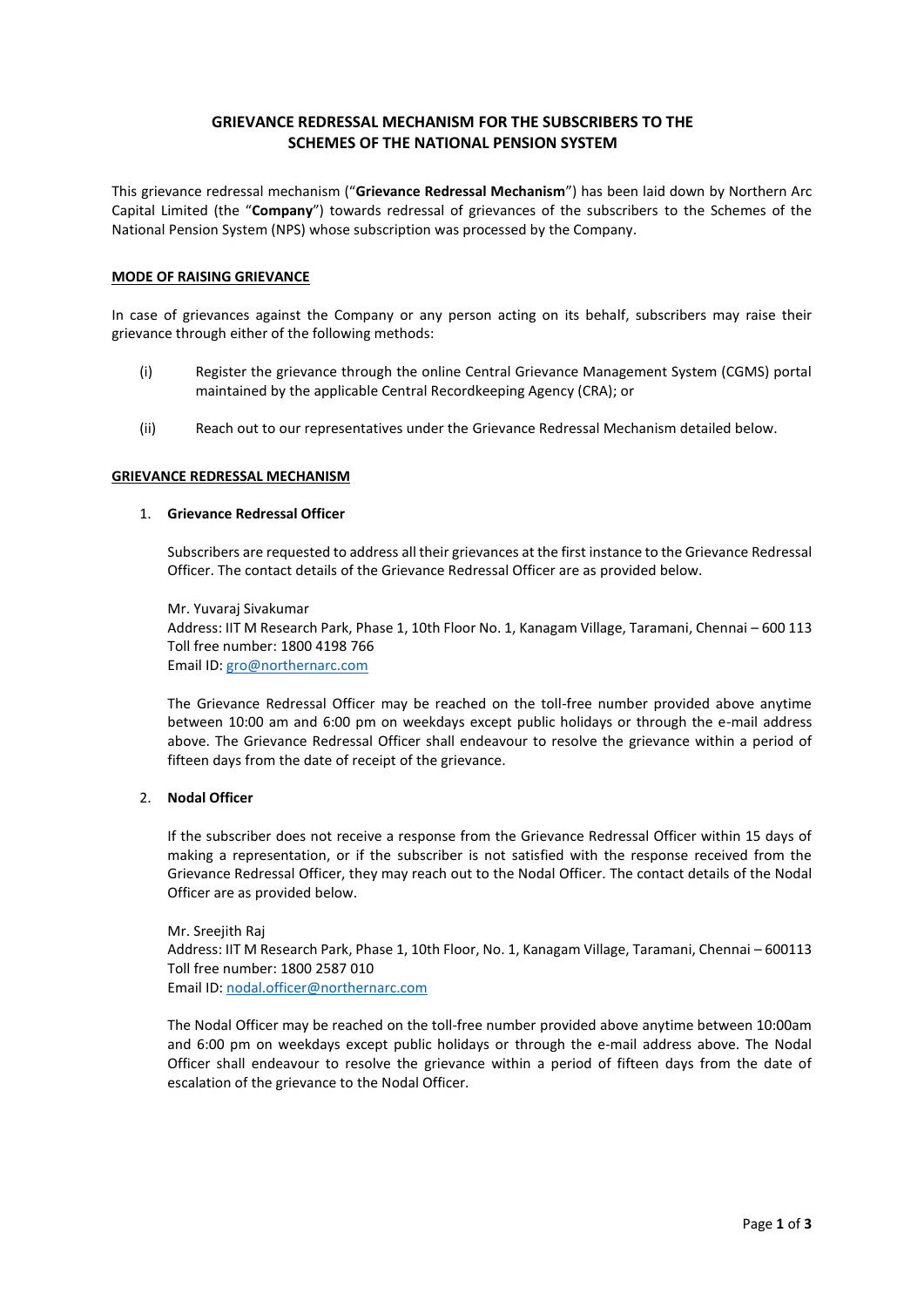### **ESCALATION MECHANISM**

## **1. National Pension System Trust**

If the subscriber is not satisfied with the response received from the Company or if the grievance has not been resolved by the Company within 30 days from the date of filing of the grievance under the Grievance Redressal Mechanism detailed above, the subscriber may escalate the grievance to the National Pension System Trust ("**NPS Trust**"). The NPS Trust shall call for the resolution of the grievance and respond to the subscriber within 30 days from the date of escalation of the grievance to the NPS Trust.

The grievance redressal policy of NPS Trust is available on the website of the NPS Trust at [https://www.npstrust.org.in/.](https://www.npstrust.org.in/)

## 2. **Ombudsman**

If the subscriber is not satisfied with the resolution provided by the NPS Trust, or if the grievance has not been resolved within thirty days of the submission of the grievance to the NPS Trust, the subscriber may prefer an appeal to the Ombudsman within whose jurisdiction the registered office of the Company is located. The address of the Ombudsman is as below.

*Pension Fund Regulatory and Development Authority B-14/A, Chatrapati Shivaji Bhawan, Qutab Institutional Area, Katwaria Sarai, New Delhi-110016*

## **ACKNOWLEDGEMENT AND TURN AROUND TIME**

The turnaround time for resolution of grievances under the Grievance Redressal Mechanism shall be as follows.

| <b>Nature of Service</b> | <b>Timeline</b>                                                                                      |
|--------------------------|------------------------------------------------------------------------------------------------------|
|                          | Acknowledgement of receipt of grievance by the   Within 3 days from the date of receipt of grievance |
| Company                  | by the Company                                                                                       |
| Disposal of grievance    | Within 30 days from the date of receipt of grievance                                                 |
|                          | by the Company                                                                                       |

The above timelines are subject to receipt of all valid documents and information received from the subscriber. In case the grievance has been resolved within 3 days from the receipt of the grievance then the Company may communicate the resolution along with the acknowledgement to the subscriber.

The acknowledgement shall contain the date of receipt of grievance, Unique Grievance Number, expected date for resolution of grievance, Name, Designation and Contact details of Officer, Grievance escalation matrix with contact details and address (including organizational levels, National Pension System Trust and Ombudsman) and manner and mode of tracking resolution of grievance/complaint with the Unique Grievance Number.

### **RESOLUTION OF GRIEVANCES**

Subscribers shall be intimated upon resolution of their grievance. Such intimation shall contain the date of receipt of grievance, Unique Grievance Number, Name, Designation and Contact details of Officer signing the communication, procedure of representing the mater to National Pension System Trust (contact details and address) and further right to approach Ombudsman and Pension Fund Regulatory and Development Authority ("**PFRDA**") in case of non-satisfactory resolution of grievance within the time specified.